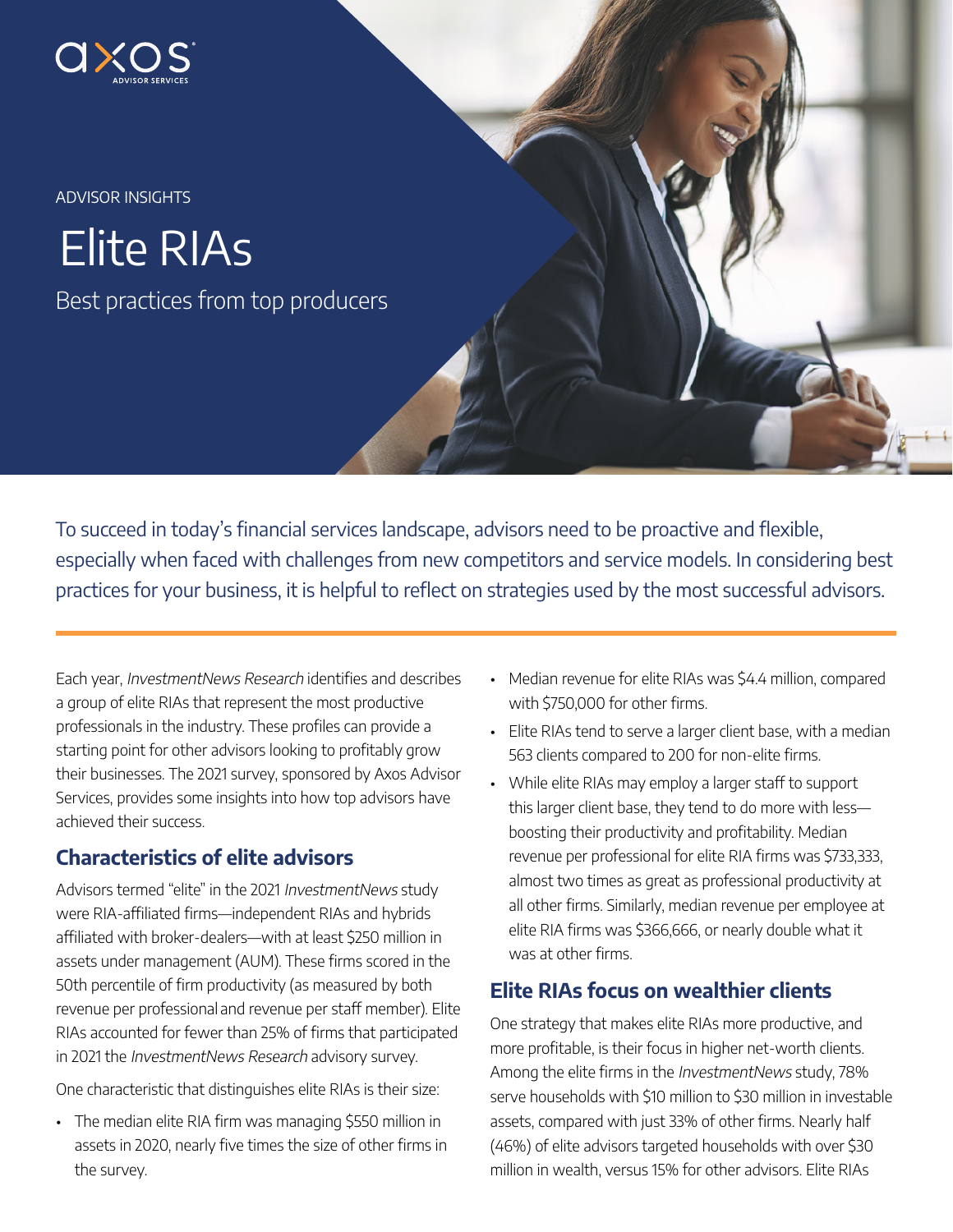were also more likely to work with institutional clients, including retirement plans, endowments and foundations.

By focusing on wealthier clients, elite RIAs not only earn higher asset-based fees, they also have more opportunities to distinguish themselves through integrated wealth management. Higher net-worth clients tend to have more complex financial needs, such as estate and tax planning. This gives RIAs more opportunities to add value in the relationship and potentially generate more fee-based income.

#### KEY TAKEAWAYS:

To better understand the profile of your client base, conduct a segmentation strategy that categorizes your clients in terms of asset levels, fee-based revenues, and other metrics.

- Outline some strategies to reach out to wealthier clients, taking advantage of centers of influence as well as referrals from your existing client base.
- To free up more time to focus on wealthier clients, you might consider outsourcing management responsibilities for lower net-worth clients or simplifying the investment process through model portfolios.
- Regularly track key performance metrics, such as revenue or profit per client, to monitor the profitability of your business. As your firm grows, also track revenue per advisor and revenue per employee to make sure you're not growing your overhead faster than your revenues.

### Elite RIAs see investment management as their core business

Compared to other advisory firms, elite RIAs are more likely

#### # of employees # of professionals # of clients\* AUM (12/31/20) Projected AUM (12/31/21) Total 2020 revenue Projected 2021 revenue Avg. annual growth rate (2018-2020) **Elite RIAs (Median)** 12 6 6 563 5550M  $\rightarrow$  \$670M 54.4M  $\rightarrow$  \$5.4M 10.6% All others (Median)  $\begin{array}{|c|c|c|c|c|c|c|c|c|} \hline \end{array}$  4  $\begin{array}{|c|c|c|c|c|c|c|c|} \hline \end{array}$  200  $\begin{array}{|c|c|c|c|c|c|c|c|} \hline \end{array}$  \$139M  $\begin{array}{|c|c|c|c|c|c|} \hline \end{array}$  \$750K  $\begin{array}{|c|c|c|c|c|c|} \hline \end{array}$  10%

\*Household or institutions served (12/31/20)

Characteristics of elite RIAs

# Elite RIAs are more likely to work with high-net-worth clients

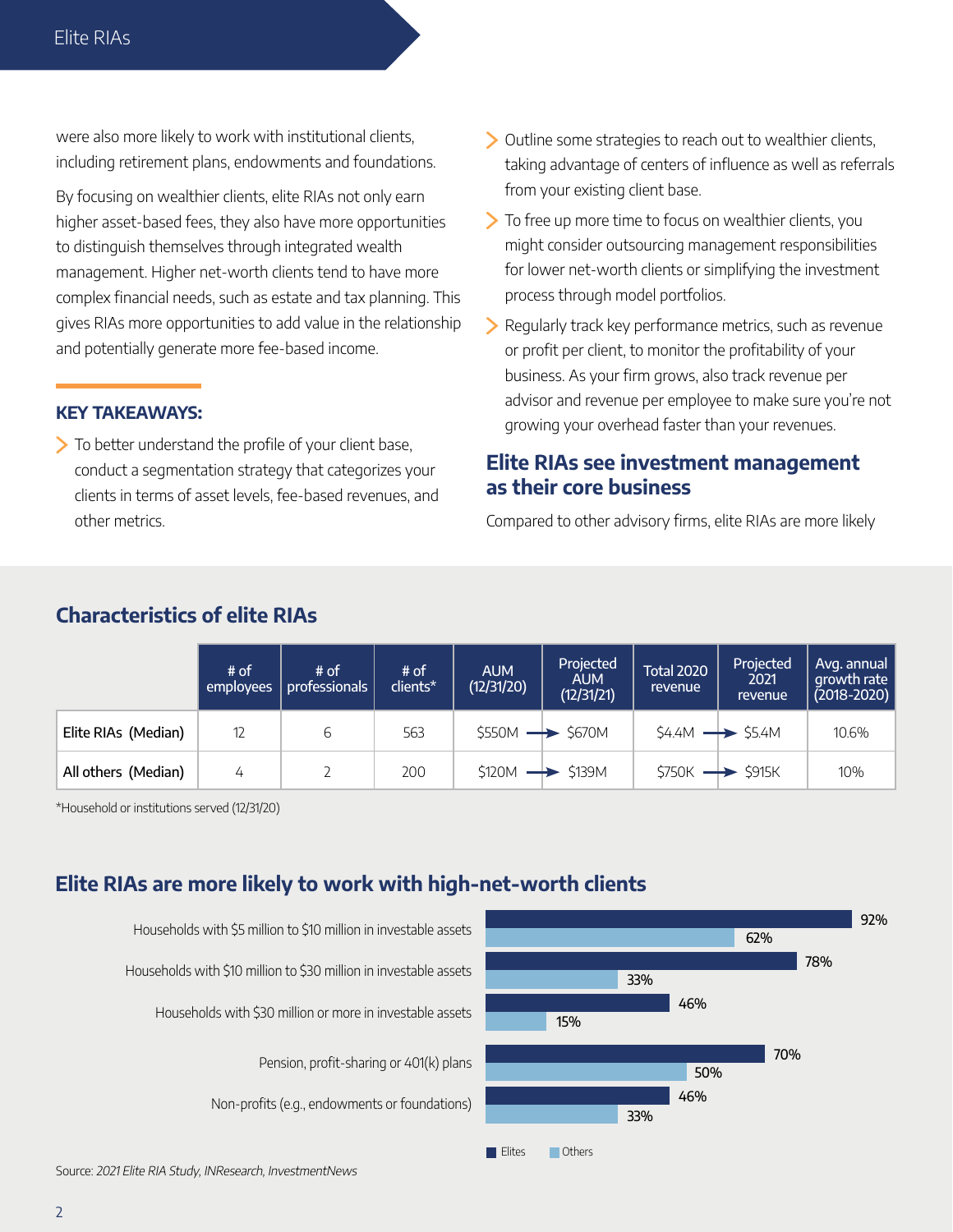

(64% vs. 44%) to view themselves as wealth managers, rather than as simple financial planners. As part of this commitment, they are more likely to offer clients a broad array of personalized, integrated solutions that may include tax and estate planning. More than 70% of elite RIAs also provide specific services for business owners, while more than half offer concierge-level service, orchestrating a broad array of solutions to address complex client needs.

This full-service approach can help build trust and confidence, so clients see the advisor as an ally and confidant—the first person they call when they have a financial challenge or windfall. It also builds a long-term relationship that may weather periods of lower market returns, and or may be less sensitive to price competition. It also drives client satisfaction and may help elite RIAs attract more wealthy clients.

#### KEY TAKEAWAYS:

- Many top advisors craft a unique value proposition that tells people exactly who they are, what they offer and what kinds of clients they've helped in the past. This proposition can provide the core of your marketing communications and can be reinforced through every client interaction.
- While each investor's financial situation may be complex, some may be complex in similar ways. By targeting a

specific niche, such as small business owners or tech professionals, you may develop deep expertise that can help set you apart from other advisors. Focusing on a niche may also help improve your success rates on referrals, since you can tell people exactly what kinds of clients you're looking for.

More than half of elite RIAs also offer concierge services. This high-touch business model is designed to address a wide range of individual client needs, calling upon the firm's in-house expertise and its network of professional contacts. For example, advisors may help clients with licensing requirements for a small business or with arranging senior care for an elderly client. The advisor can then work with the client to evaluate tradeoffs, locate resources, and offer contingencies they may not have thought of.

### Elite RIAs are more likely to use a team-based approach

At elite RIA firms, client relationships rarely belong to a single advisor, a business model that describes only 22% of the elite firms in the survey. Instead, 35% of elite RIA firms dedicate a team of advisors and support staff to each client. Another 37% allocate advisors and staff members to meet specific client needs or business functions. For example, employees with strong communication skills may handle

# How elite RIAs describe their firms

Which of the following statements most closely aligns with how you

| describe your firm to clients?                                                                                                                                                                                         | <b>Elite RIAs</b> | <b>All Others</b> |
|------------------------------------------------------------------------------------------------------------------------------------------------------------------------------------------------------------------------|-------------------|-------------------|
| <b>Financial planning firm</b> $-$ Our primary focus is serving<br>clients applying the financial planning process                                                                                                     | 7.7%              | 23.8%             |
| <b>Investment advisory firm</b> - Our primary focus is serving clients through the development of investment<br>strategy and selection of investment managers and/or securities for client portfolos                   | 19.2%             | /21.0%            |
| <b>Investment management firm</b> - Our primary focus is the<br>discretionary investment management of client assets                                                                                                   | 7.7%              | 9.4%              |
| <b>Wealth management firm</b> $-$ Our primary focus is serving as a<br>holistic adviser to clients, offering integrated tax, estate and personal<br>financial planning in addition to the investment advisory services | 63.5%             | 43.6%             |
| Other                                                                                                                                                                                                                  | 1.9%              | 2.2%              |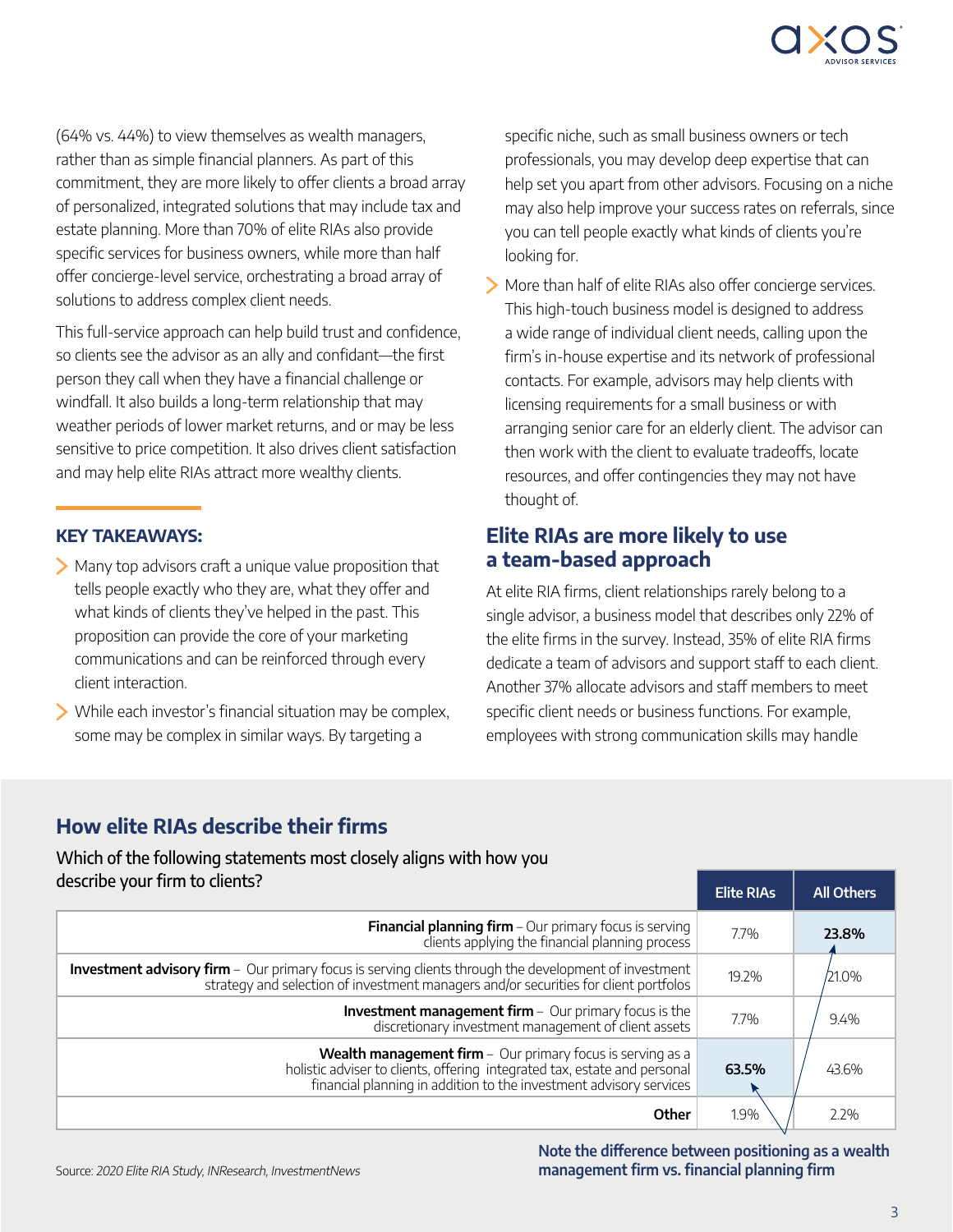client messaging, while those with research skills can focus on meeting preparation.

This extensive use of teams provides a number of advantages:

- It frees up advisor time to focus on core investment priorities.
- It enables firms to scale profitably, making it easier to add clients without necessarily hiring an additional advisor.
- It enhances the firm's brand by formalizing a servicedelivery model.
- It builds client loyalty to the firm itself, rather than to an individual advisor. This creates long-term enterprise value that may pay off if a senior advisor leaves the firm or as the owner-advisor approaches retirement.

#### KEY TAKEAWAYS:

- $\blacktriangleright$  If you're considering moving to a team-based approach, you might start by mapping out various aspects of the client experience, from onboarding through portfolio preparation and annual review.
- Identify core competencies integral to each step and identify which people in your organization are best suited to carry out those tasks. Clearly define roles and responsibilities and set up key performance metrics to evaluate and reward staff excellence.
- Elite firms also tend to hire and train staff for specific roles, such as digital marketing, which helps to build core

### The Client Service Model: Elites have broader service menu



# The Client Service Model: Elites are more likely to utilize a team structure



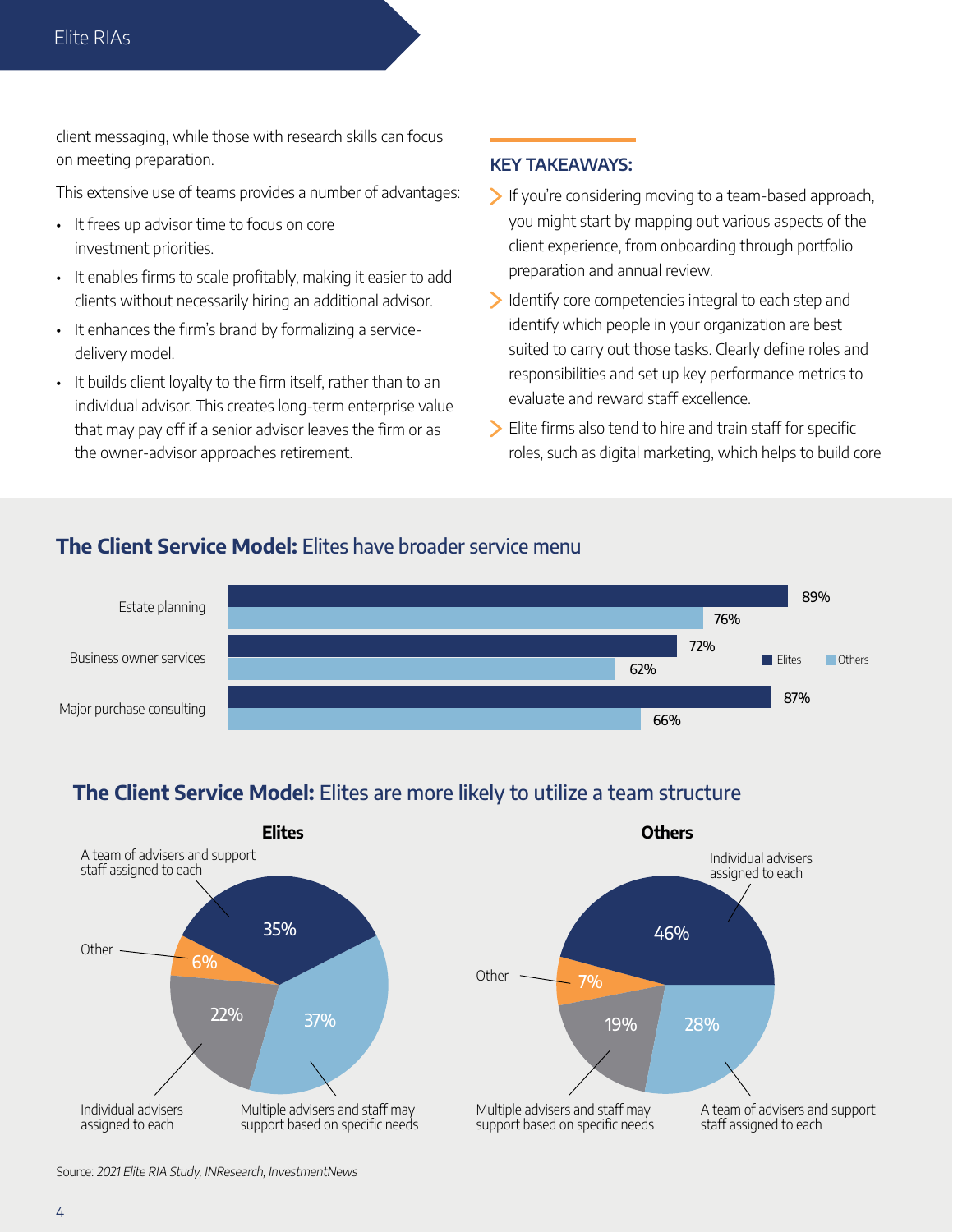

competencies across the organization. In the study, more than 80% of elite RIAs reported hiring employees who spend at least 75% of their time on one specific area, such as client services, operations or investments. Additionally, 24% of elite RIAs had dedicated personnel focused on business development.

As the firm grows and you add more staff members, you might consider designating a Chief Operating Officer to manage teams, review processes and oversee resource allocation. In fact, 71% of elite RIAs hire professionals to focus on operational issues, compared with 41% of other firms.

### Most elite RIAs keep investment management in-house

Because elite RIAs see investment management as their core business function, they are more likely than other advisors to keep investment management in-house with a dedicated team of professionals. In cases where elite RIAs outsource some of their investment management, it tends to be for specific asset classes, such as alternative investments, or for smaller, less profitable accounts.

Elite advisors are also less likely to outsource other investment-related functions, including portfolio construction, management and trading. When they keep investment management in-house, elite RIAs are slightly more likely than other firms to use an external party to set investment policy, portfolio design or asset allocation strategy.

#### Elite RIAs are more likely to outsource technology

and compliance. While most elite firms keep investment management in house, they are more likely to outsource support functions. For example, 70% of elite RIAs outsource technology-related functions (including strategy, software implementation and training), while 62% outsource compliance.

### KEY TAKEAWAYS:

Managing individual portfolios can be time-consuming and may limit how fast or profitably a firm can grow. To help boost productivity, more than half of elite RIAs use model portfolios or commingled pools managed in house by their own investment staff. By contrast, 47% of elite RIAs maintain custom portfolios for each client.



- Working with qualified technology or compliance consultants is a good strategy for offloading some noncore business functions. This approach also enables you to take advantage of focused expertise in areas, such as compliance, that may present substantial risks for your business. Compliance consultants may have deep knowledge and experience with regulatory agencies, and they can conduct mock examinations to make sure every area of your business is in compliance.
- Before investing in new technology, consider how it will improve your client experience. How will it affect your service model? What kinds of cost savings or productivity gains do you want to see? Involve key employees in the decision, and work with consultants to make sure you can seamlessly integrate new solutions with your existing systems.

### Elite RIAs make growth a top priority

To a degree greater than other firms, elite RIAs attribute their future growth potential to their ability to target, acquire and retain clients. Additionally, most elite firms have plans to generate additional revenues from their existing clients.

Elite RIAs are more likely to target other growth strategies, for example by acquiring another advisor or advisory firm or by opening a new location. Their ability to pursue these growth opportunities may benefit from their team-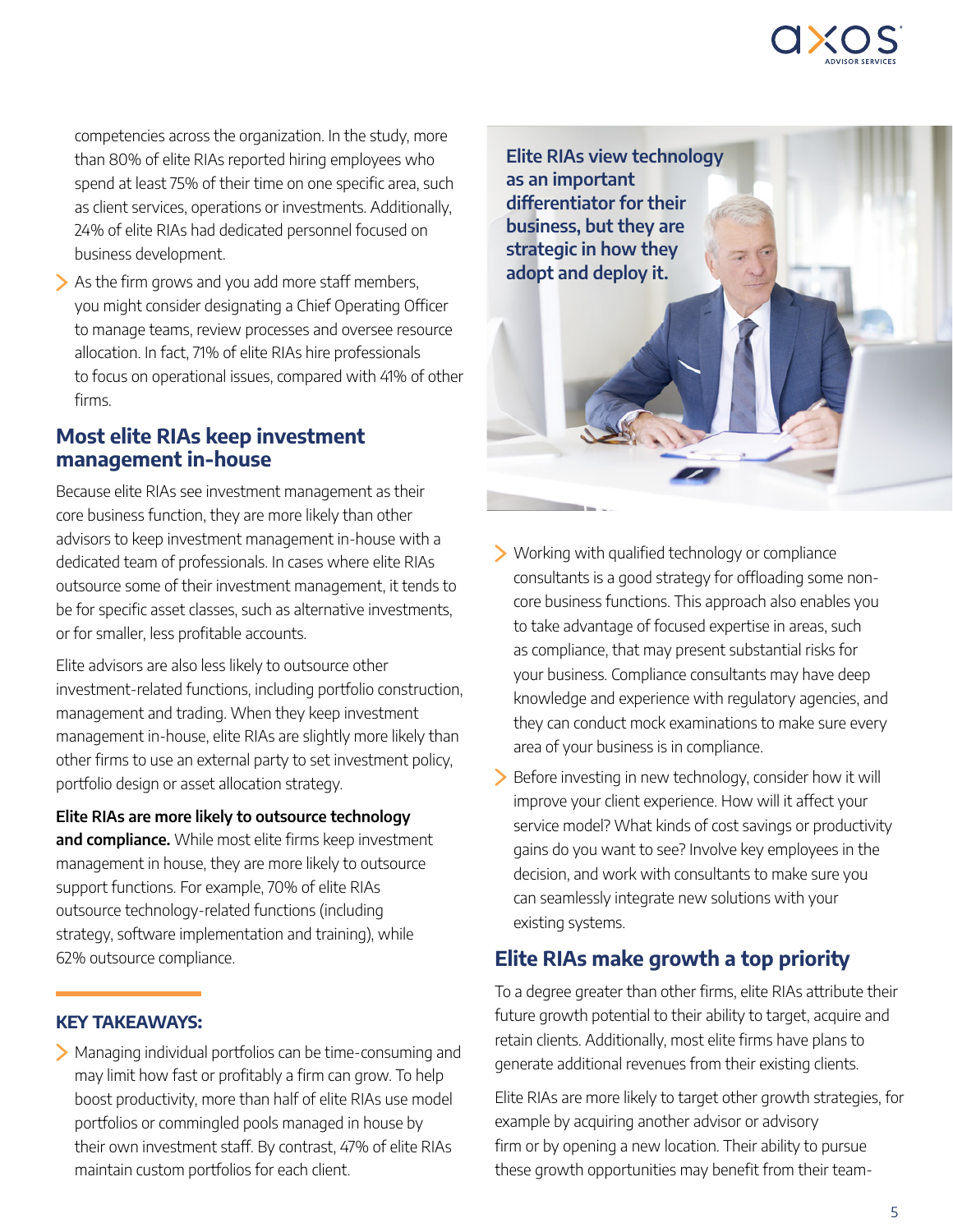# Human Capital: Elites are more likely to employ specialized staff



Does your firm have employees or staff who specializes (dedicate 75% or more of their time) in the following areas?

Source: 2021 Elite RIA Study, INResearch, InvestmentNews

### Which of the following activities or solutions, if any, does your firm utilize outsourcing providers in some capacity?

|                                                                             | <b>Elite Advisers</b> | <b>All Other Advisers</b> |
|-----------------------------------------------------------------------------|-----------------------|---------------------------|
| Trading                                                                     | 8.5%                  | 18.2%                     |
| Technology (infrastructure/IT, strategy, software implementation, training) | 70.2%                 | 47.1%                     |
| PR                                                                          | 6.4%                  | 7.6%                      |
| Marketing                                                                   | 19.1%                 | 21.2%                     |
| Investment Management                                                       | 29.8%                 | 42.4%                     |
| Compliance or regulatory adult support                                      | 61.7%                 | 44.1%                     |
| Business efficiency assessment                                              | 12.8%                 | 8.2%                      |
| Administrative services                                                     | 12.8%                 | 16.5%                     |
| None of the above                                                           | 2.1%                  | 17.6%                     |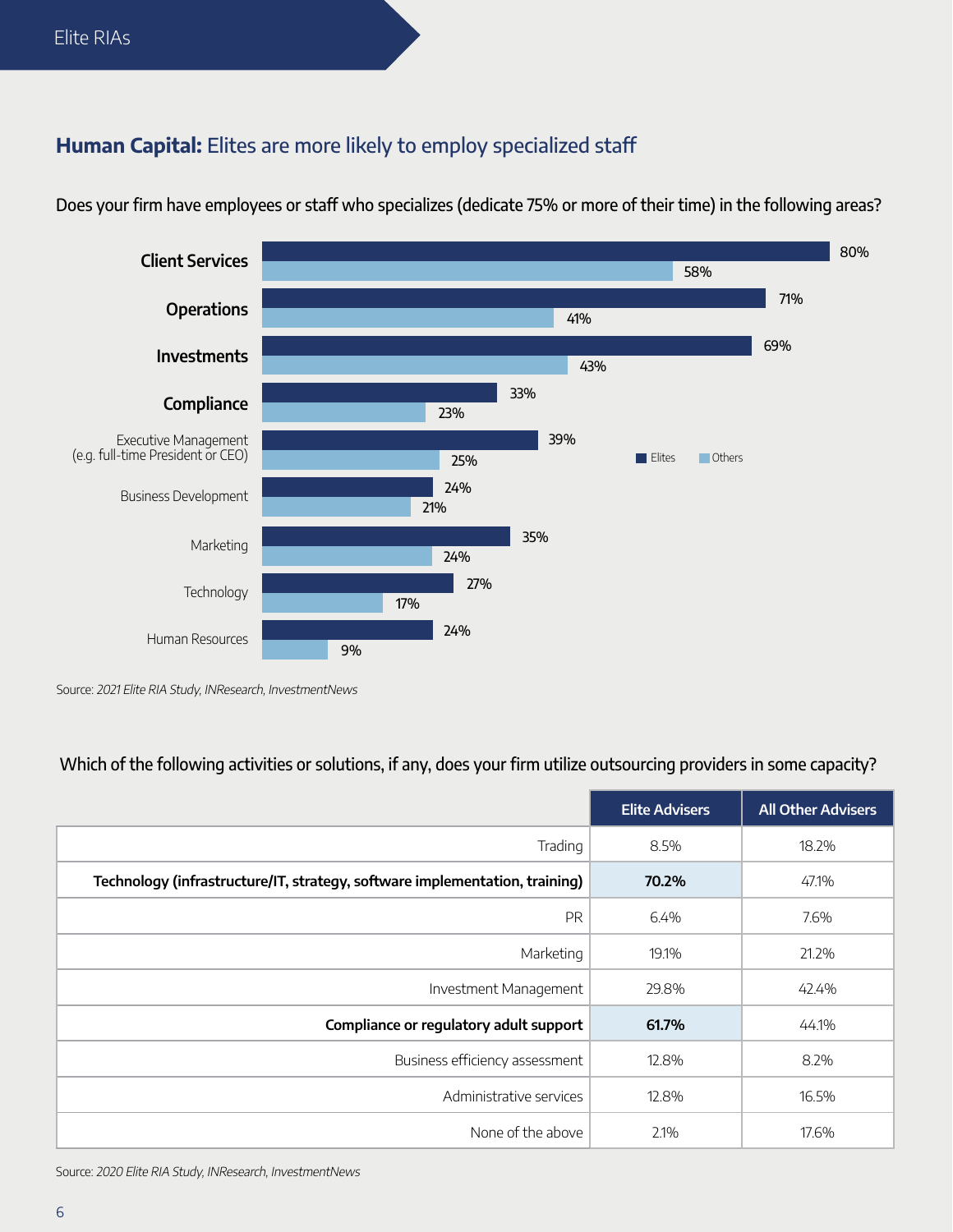

based approach and their efforts to create repeatable, scalable business processes that that can be applied to new clients.

#### KEY TAKEAWAYS:

- $\geq$  Selling additional products and services to your existing client base may be the most straightforward way to increase revenues. It also adds value in your client relationships, strengthening your value proposition.
- As you look for opportunities to grow by adding another advisor or acquiring another firm, your custodian may be a valuable source of leads. You may also want to make an effort to get to know other advisors in your area or in a desirable target market. Learn which ones may be close to retirement and explore their succession plans. You might also consider serving as a backup for another colleague, if they go on vacation or have an emergency.

This allows you to get a feel for their business and client base.

Pursuing growth strategies requires management focus, and 39% of elite RIAs in the study have a full-time CEO. This executive may focus not only on recruitment and resource management but also on long-term growth strategies, such as acquisitions or geographic expansion.

### Views on the current business environment

For elite RIA firms, successful growth no doubt has contributed to a sense of being on the right path. When asked what factors will contribute most to their future success, elite firms chose those in which they already excel and over which they have control: client retention (30%), growth in fee-based business and services to clients (28%), client acquisition and targeting (27%), efficient and effective business workflows and operations (26%), and having the right employees in the right roles (25%).

# Which of the following is your firm considering as a growth strategy/area for expanded growth in the next one to two years?

|                                                      | <b>Elite RIAs</b> | <b>All Others</b> |
|------------------------------------------------------|-------------------|-------------------|
| Acquire another advisory firm                        | 37.0%             | 21.0%             |
| Acquire an individual adviser and his/her clients    | 46.0%             | 41.0%             |
| Obtain a capital investment from a third-party       | 4.0%              | 4.0%              |
| Merge with a strategic partner                       | 17.0%             | 8.0               |
| Merge with a firm of similar or equal size           | 20.0%             | 17.0%             |
| Open an office or branch in a new region             | 24.0%             | 11.0%             |
| <b>Target new client segments</b>                    | 41.0%             | 44.0%             |
| Expand capabilities and expertise in ESG investing   | 24.0%             | 17.0%             |
| Generate more revenue from existing clients          | 61.0%             | 53.0%             |
| <b>Enhance client acquisition strategies</b>         | 46.0%             | 49.0%             |
| Expand fee business to increase overall revenue      | 22.0%             | 28.0%             |
| Expand capabilities and expertise in direct indexing | 9.0%              | 6.0%              |
| Expand capabilities and expertise in ETF investing   | 20.0%             | 14.0%             |
| None of the above                                    | 2.2%              | 7.0%              |

Key growth areas for elites include new acquisition strategies, targeting new client segments, deeper penetration with existing clients, and pursuing advisors and their books.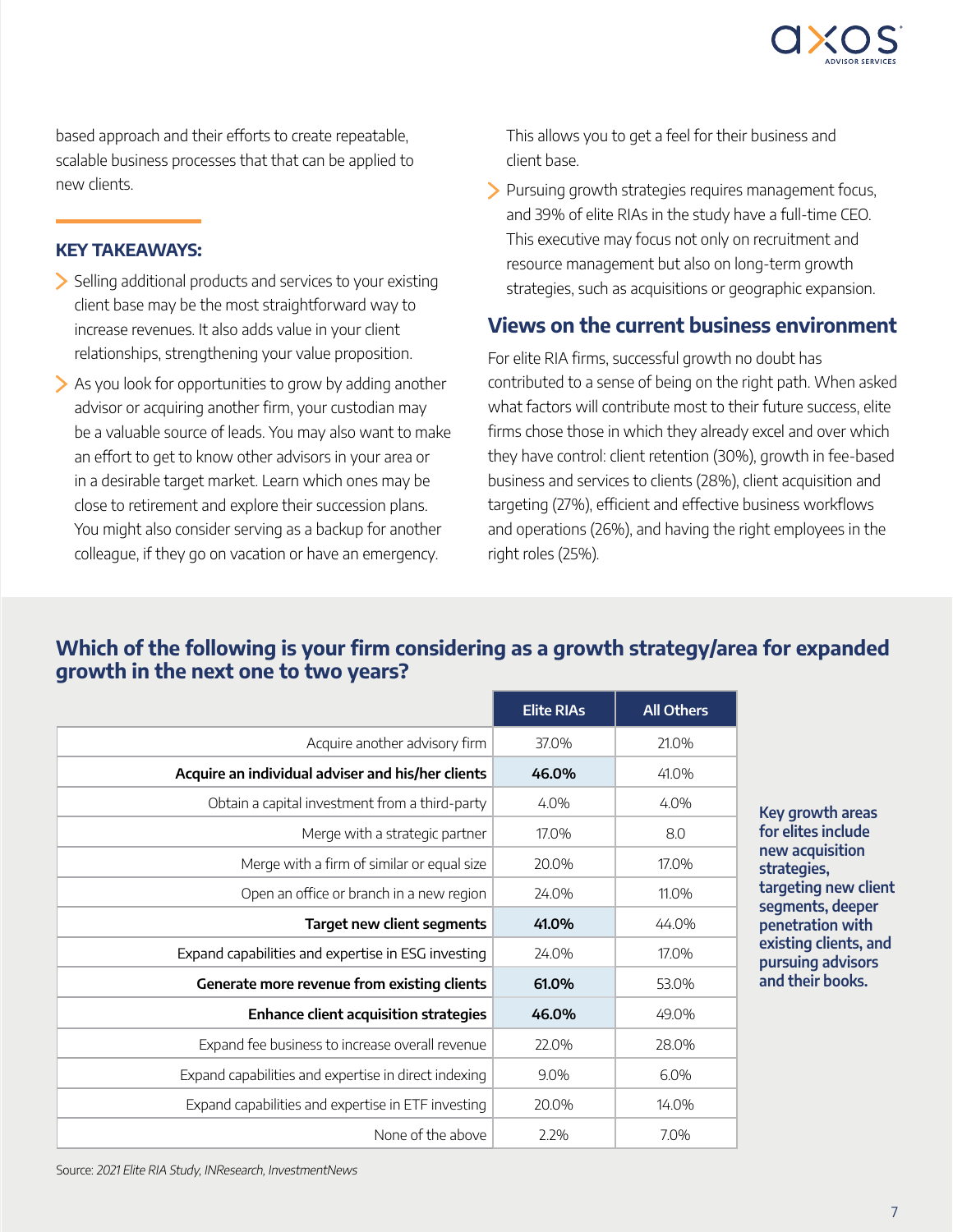The factors that they feel would most hinder their success include those over which they have little or no control the performance of the economy, markets and investments, cited by 40% of firms, and increased remote working, probably as a result of possible new pandemic restrictions, cited by 28% of firms.

When noting how the pandemic has changed their firms over 2021, elite RIAs reported being more responsive than other firms in adapting to the new environment. More than half, 51%, of elite RIAs said that the pandemic had caused them to make changes to their technology or service offerings, as opposed to 43% of other firms. Even more dramatic, 82% said the pandemic led clients to request a more digital experience than was the case before COVID, such as scheduling Zoom calls in place of in-person meetings. At other firms, a substantially lower 61% noted the same shift in client preferences.

#### KEY TAKEAWAYS:

As the recent pandemic has shown, rare but high-impact events may have tremendous implications for your business. It's a good idea to conduct a risk assessment at least annually, focusing on potential events that could disrupt your business or affect your client experience. Make some plans to mitigate or address these risks, and

make sure your business insurance and succession plans are updated.

- Many clients may come to appreciate the convenience of virtual meetings, even after the pandemic, especially if they have health or family considerations. Offering clients the flexibility of this option, along with other strategies such as digital signing capabilities, may be another way to enhance the client experience.
- You might use the pandemic as an opportunity to remind clients of your contingency plans and responsiveness. This kind of reassurance will give them confidence that your firm will be there to meet their needs no matter what.

### Elite RIAs tend to offer more holistic support

Elites provide a broader array of services than other firms, helping to create a virtuous circle that attracts even more wealthy clients. More than other firms, elite RIAs typically offer estate planning, education planning, business owner services, and concierge services in addition to the typical menu offered by most advisory firms.

To a greater degree than firms generally, elite RIAs provide cash-flow planning (94% vs. 82%), estate planning (89%/76%), major purchase consulting (87%/66%), personal or business banking (72%/62%) and property and casualty insurance planning (40%/29%).

# COVID-19: Elite firms have been more responsive

How has the pandemic changed your client experience?

| <b>Source</b>                                           | <b>Elite Advisers</b> | <b>All Other Advisers</b> |  |
|---------------------------------------------------------|-----------------------|---------------------------|--|
| We have provided clients with a more digital experience | 82%                   | 61%                       |  |
| We have made changes to our technology                  | 51%                   | 43%                       |  |
| It has made it more difficult to interact with clients  | <b>20%</b>            | 24%                       |  |
| The pandemic has had no impact on our client experience | 13%                   | 77%                       |  |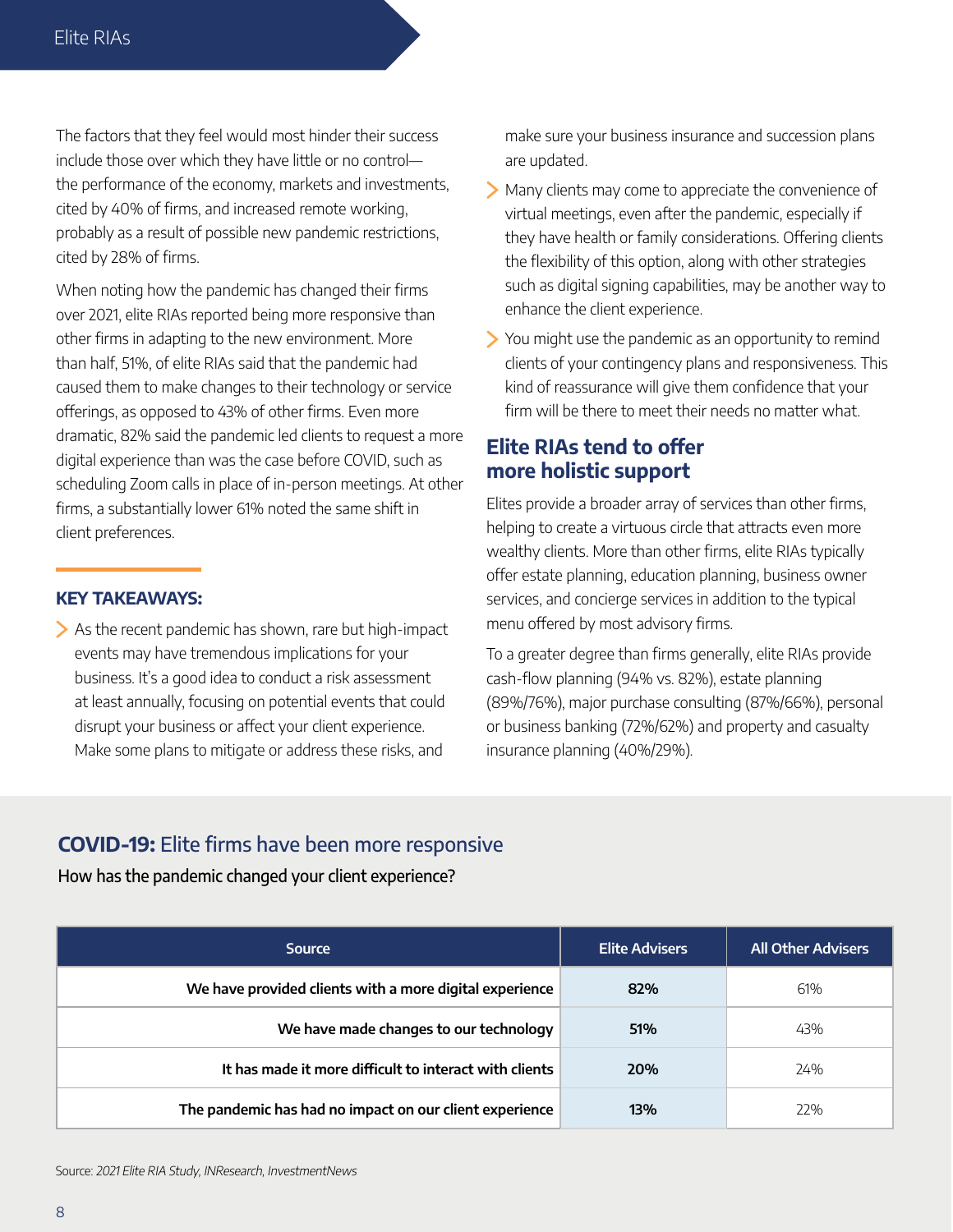

As a result of developing a broad array of services, elite RIA firms say they focus on delivering overall financial wellness not just investment management—for 90% of their clients. At other firms, only 70% of clients typically receive this holistic approach. Tax planning and estate planning are the two most important components of a holistic offering, say the elites, with 38% saying each of those components was extremely important 34% saying they were very important. Other important areas of focus for holistic firms were account aggregation and budgeting.

# Banking and lending as areas of RIA opportunity

While only about 20% of advisory firms offer personal and business banking services, and only about 16% of firms currently offer personal lending services, many more firms — 40% — have fielded requests for such services from clients, especially the largest firms with the most affluent clients.

Since many affluent clients are principals of a business, in many cases their personal and business lives blend, with

### Holistic Services: Elite RIAs more likely to focus on overall financial wellness

For how many of your clients do you focus on overall financial wellness, as opposed to investment management only?





Source: 2021 Elite RIA Study, INResearch, InvestmentNews

# How do Elite RIAs differentiate their services?

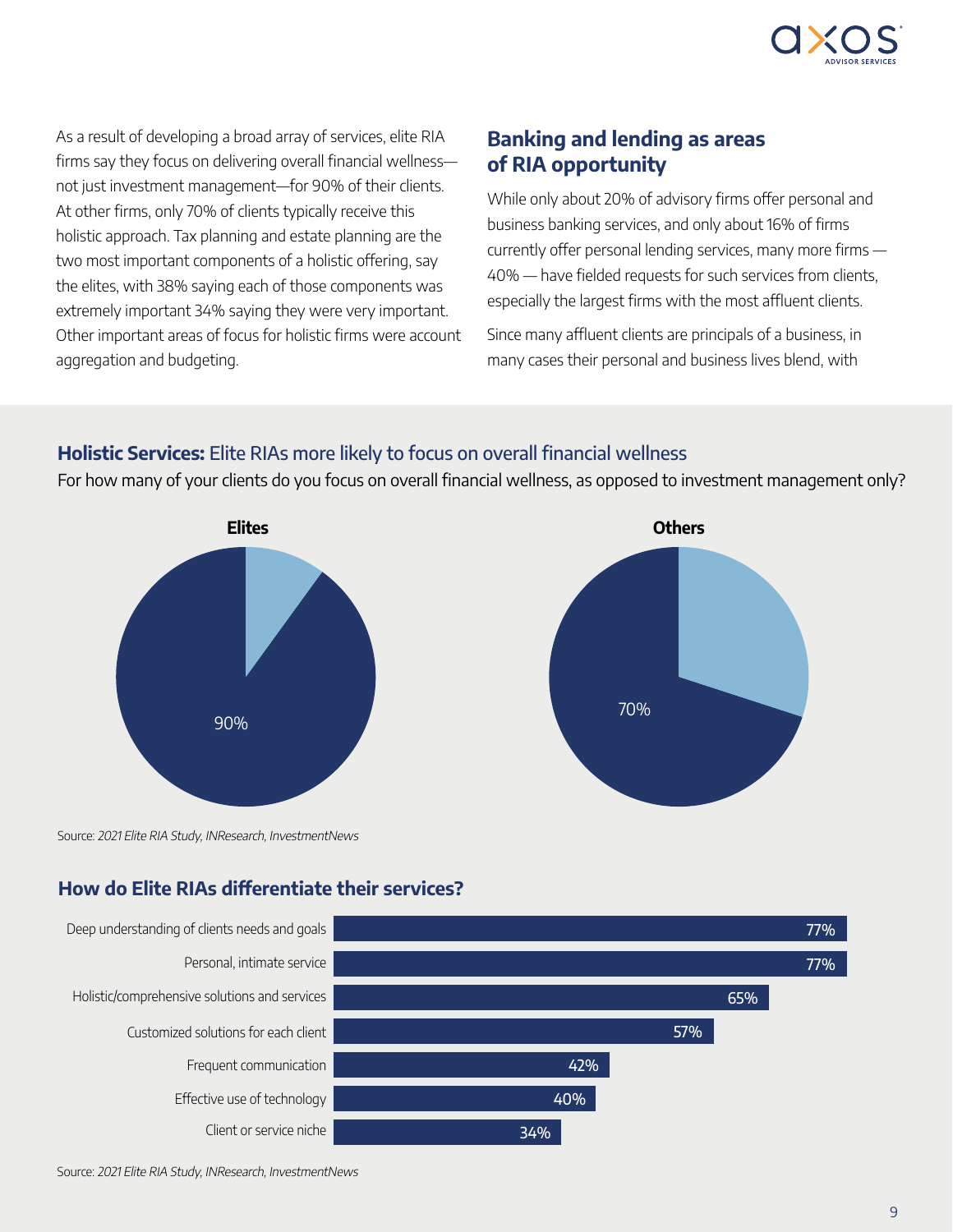### Unmet demand for banking services from advisors



Demand grows as firms bring on larger clients and more assets: At the largest firms (over \$500M AUM) 57% have been asked for banking services but only 21% offer them.

Source: 2021 Elite RIA Study, INResearch, InvestmentNews

# Client experience: Elites focus on the client experience

What steps are you taking to enhance your client experience?

| <b>Source</b>                             | <b>Elite Advisers</b> | <b>All Other Advisers</b> |  |
|-------------------------------------------|-----------------------|---------------------------|--|
| Improving and/or adding technology        | 89%                   | 78%                       |  |
| Adding staff                              | 69%                   | 44%                       |  |
| <b>Conducting satisfaction surveys</b>    | 31%                   | 26%                       |  |
| Adding products or services               | 29%                   | 43%                       |  |
| No plans to enhance our client experience | 4%                    | 8%                        |  |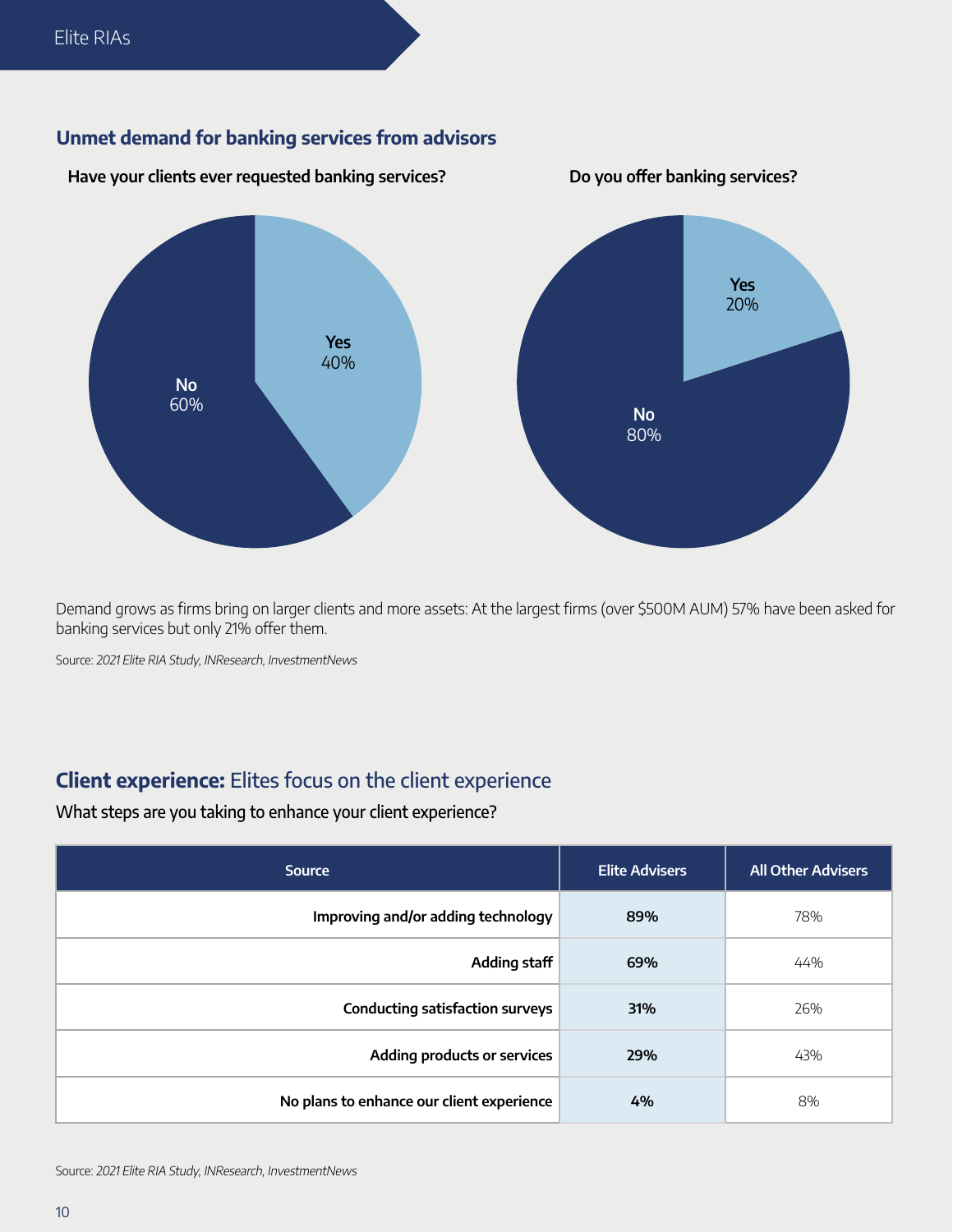

their advisor serving to maximize the financial aspects of both parts of their lives. In their competition with trust banks and the wealth management units of large commercial and investment banks, RIAs are likely to see client demand for banking services grow. They also may find that banking and lending services are a useful and relatively easy-to-add component to their current service offering.

#### KEY TAKEAWAYS:

 $\blacktriangleright$  Investment management may be the core of most advisory businesses, but elite firms offer a wide range of services that their more affluent clients increasingly demand. As investment management becomes increasingly commoditized, advisory firms that emulate elite RIAs and offer financial planning, tax planning, banking and a variety of other services are in a better position to attract and retain more affluent clients. Those firms also are better able to maintain their margins by not having to compete on price.

- Offering integrated banking services enables advisors to meet the demands of clients for a one-stop financial provider. Services you could offer by working with a custodian such as Axos Advisor Services include:
- Checking accounts
- Money market and savings accounts
- $\cdot$  CDs
- Credit and debit cards with ATM access
- Bill pay services
- Home mortgages
- Jumbo and other consumer loans
- Securities-based lending, including loans and lines of credit

By offering banking services to your clients, you may be able to replace a bank relationship where they might get a sales pitch for investment management.

# Holistic services: Elite RIAs provide a higher level of support

How are important are each of the following for offering a holistic client experience?

|                                                                | <b>Extremely</b><br>important | <b>Very</b><br>important | <b>Somewhat</b><br><i>important</i> | Not very<br>important | <b>Not</b><br>important<br>at all | <b>Total</b> |
|----------------------------------------------------------------|-------------------------------|--------------------------|-------------------------------------|-----------------------|-----------------------------------|--------------|
| Tax planning                                                   | 38.0%                         | 34.2%                    | 20.9%                               | 3.2%                  | 3.7%                              | 187          |
| <b>Estate planning</b>                                         | 38.0%                         | 34.2%                    | 21.9%                               | 4.3%                  | 1.6%                              | 187          |
| Personal/Business banking (e.g.<br>checking, savings accounts) | 5.4%                          | 4.8%                     | 26.3%                               | 40.9%                 | 22.6%                             | 186          |
| <b>Personal/Business loans</b>                                 | 3.8%                          | 5.9%                     | 23.1%                               | 39.2%                 | 28.0%                             | 186          |
| Mortgage loans                                                 | 4.3%                          | 7.5%                     | 27.8%                               | 34.2%                 | 26.2%                             | 187          |
| <b>Budgeting</b>                                               | 15.0%                         | 40.6%                    | 27.3%                               | 11.2%                 | 5.9%                              | 187          |
| <b>Account aggregation</b>                                     | 25.1%                         | 36.9%                    | 26.2%                               | 7.5%                  | 4.3%                              | 187          |